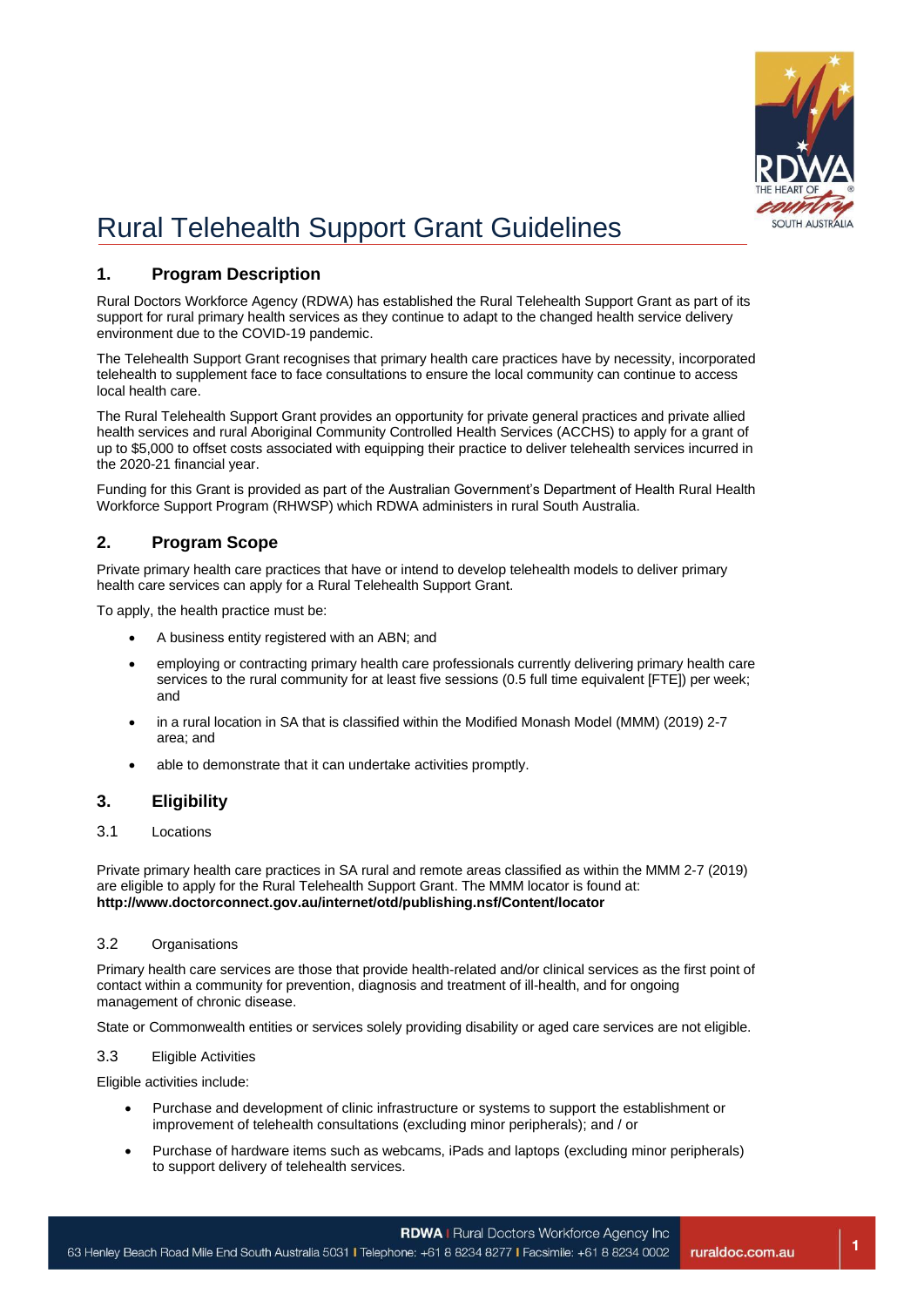

The grant cannot provide for:

- An activity or resource that depends on recurrent funding any connectivity or other ongoing costs will need to be funded by the primary health care service;
- Activities that fund telehealth services to be delivered outside the local service catchment area;
- Activities or solutions that do not demonstrate a distinct telehealth improvement;
- Costs associated with major capital expenditure, major construction / capital works or contribution toward purchase of land;
- Activities for which other Commonwealth, State or Local Government bodies have primary responsibility.

## **4. Process**

#### 4.1 Application

Rural primary health practices that have developed (or intend to develop), telehealth models to deliver primary health care services to increase access to services for the local (resident) community can apply for a telehealth support grant by completing the short on-line application form and addressing the selection criteria.

Applications will be evaluated based on the organisation's ability to address the following criteria:

- Use of technology to increase the delivery of telehealth services to the service's local catchment patients;
- Promptly deliver the increased telehealth capacity;
- Supporting quote / budget or invoice for goods incurred between 1 July 2020 and 30 June 2021;
- Demonstration that the telehealth service will be sustained until at least 30 June 2022;
- Location eligibility; and
- Organisation's eligibility.

All applicants will be notified of their application outcome, and individual negotiations will take place with successful applicants on a case-by-case basis throughout the period the grant is open. RDWA reserves the right to request references to support the grant assessment process.

#### **Applications will close at 9am Monday 5 July 2021, and no late applications can be accepted.**

Grants will be offered within available funding.

Applying for a grant of up to \$5,000 does not guarantee that funds will be granted.

#### 4.2 Letter of Agreement

Practices offered a Rural Telehealth Support Grant will be required to sign a letter of agreement committing to the agreed guidelines, deliverables, budget and reporting requirements.

#### 4.3 Reporting

Reporting requirements will include providing a summary of the activity, outcomes and acquittal of funds expended at the conclusion of the activity and may include updates throughout the period of the agreement.